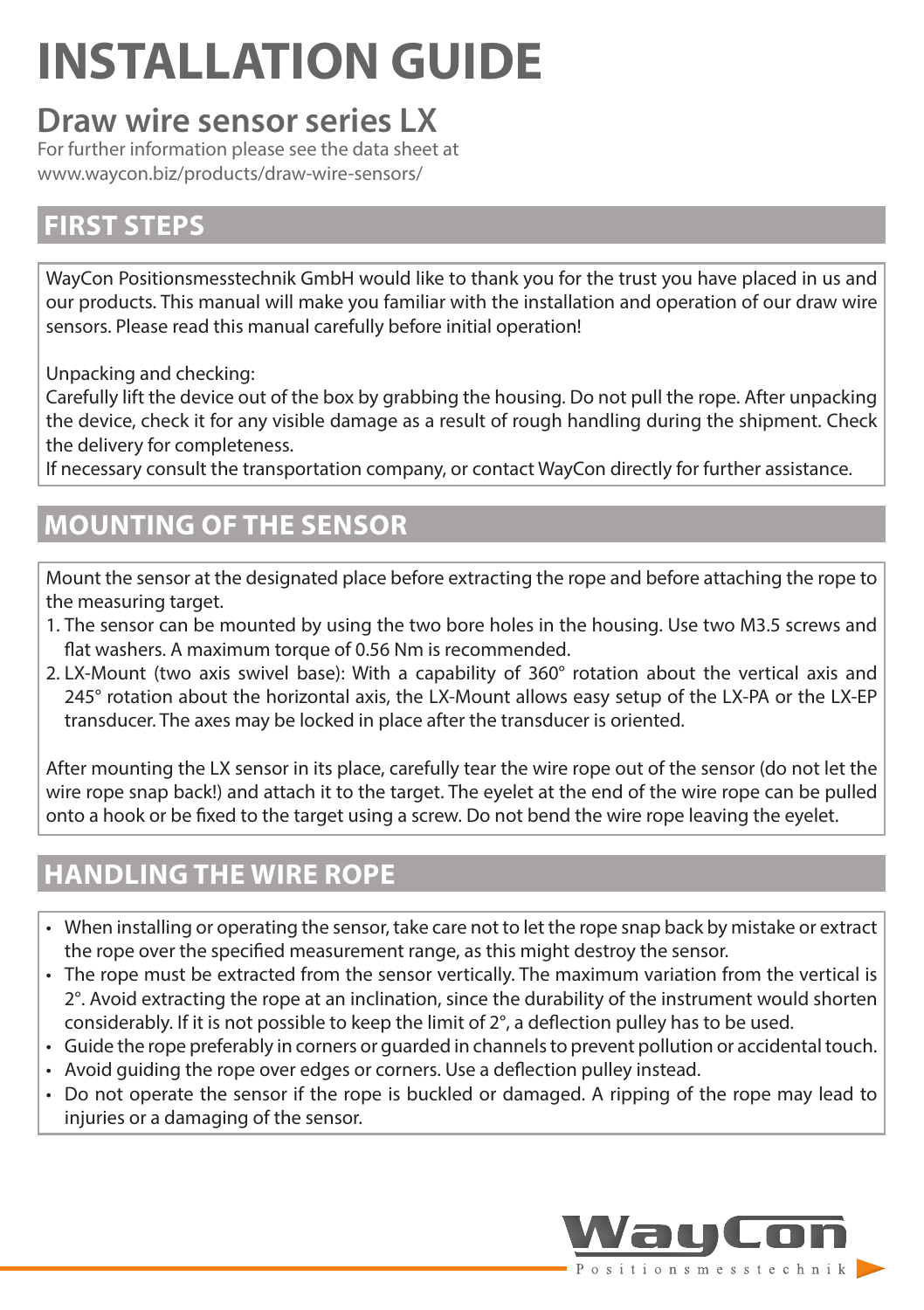#### **ELECTRICAL CONNECTION**

#### **LX-PA general information**

Power supply: max. 25 V Output signal: 0...1 kΩ Inverted signal: reverse Pin 1 and Pin 3



It is generally recommended that shielded, twisted pair cabling be used between transducer and electrical interface. The shield should remain open at the transducer and be tied to ground at the electrical interface.

Units with ranges 120 mm and less employ a single turn potentiometer which has no stops. On these units the wire rope will extend to a total length of approximately 200 to 250 mm. When extension beyond the specified measurement range occurs, the cursor of the potentiometer traverses a deadband after which the electrical output begins again.

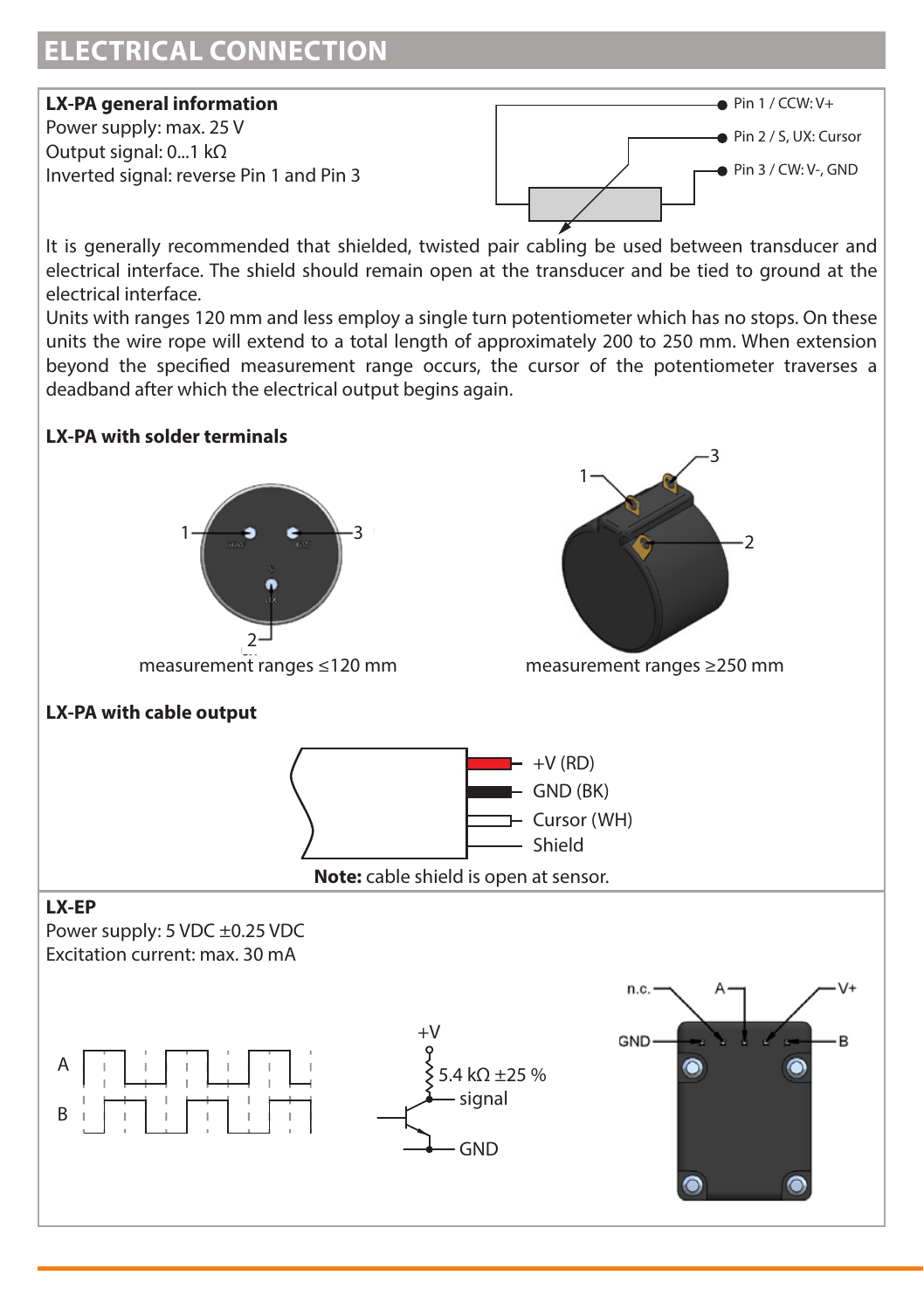# **TECHNICAL DRAWING**